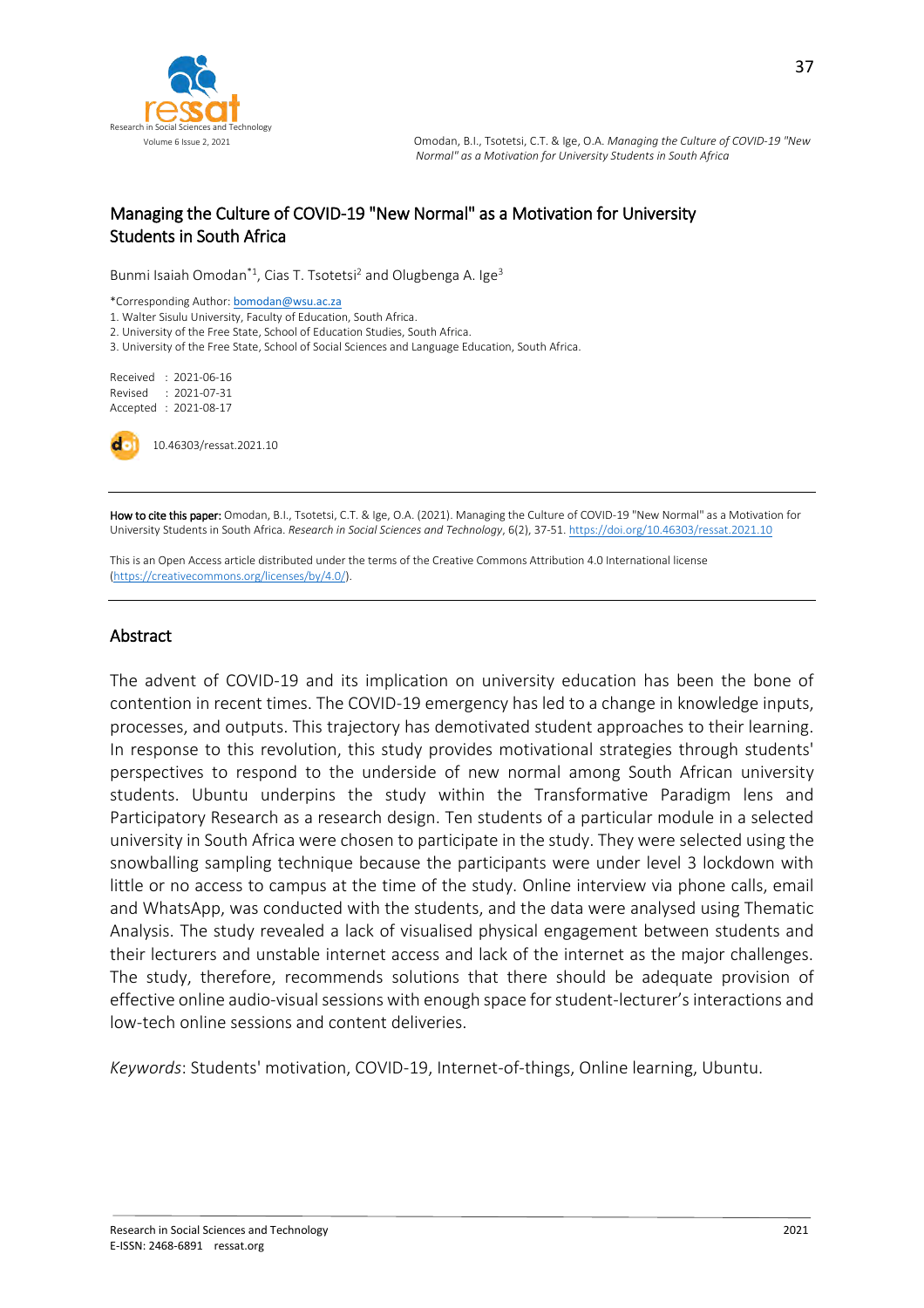

# Introduction

Coronavirus, otherwise called COVID-19, a very contagious and easy-to-spread pandemic, emanated from the Wuhan state of China in late 2019 becomes a global pandemic on March 11, 2020, as declared by World Health Organization (WHO, 2020; Shereen et al., 2020). The disease could be transmitted through human contact, which is not limited to handshaking, and other characteristics of human relationships (Liu et al., 2020), resulting in the change and adjustment into human socialisation and interaction in the quest to control the spread. WHO (2020) confirmed that the virus has spread to 213 countries globally, among which South Africa and other African countries are included. The effect of this COVID-19 and its preventive measures have affected many organisations' productivity, including the world's education system. The South Africa University system is not an exception. However, Weeden and Cornwall (2020) confirm that younger students seem to be at low risk compared to adults, but many universities, including South African universities, adhered to the World Health Organization measures such as social distancing in populated areas such as schools. Consequent to the implementation of social distancing, 46 countries, as of March 2020, shut down their schools nationwide, including South Africa (Huang et al., 2020; Jimola & Ofodu, 2021; Jinadu et al., 2021).

The advent of COVID-19 and its implications on university education has recently been the bone of contention. This is not limited to its effects on the teaching and learning, management of the system, and the behavioural effect on both the students and their lecturers (Ching, 2020; Omodan, 2020a). This state has inevitably led to a change in knowledge inputs, processes, and outputs, and this unequivocally has led to a change in the way students' approach and address their lecturers. Students, at times, expect all teaching and learning processes to be made open without deadlines. Such behaviours emanating from the effect of COVID-19 new normal in our observation and experience, if not measured, could lead to disagreement, differences and disharmony in the university classrooms. In a bid to ameliorate this, there is a need to devise a motivational strategy through students' perspectives to respond to the underside of new normal in universities classrooms. Motivation has been found to be significant to students' academic performance (Goodman et al., 2011; Sivrikaya, 2019), and this is why the place of students' motivation during the COVID-19 online teaching and learning could not be underrated.

# The Importance of Students' Motivation during COVID-19 New Normal

According to Tohidi and Jabbari (2011), motivation is the driving force that empowers people to overcome high-level performance barriers. Merriam-Webster (1997) defines motivation as a condition of motivating such as stimulus, driving force, influence, incentives, and drives that instigate action towards achievement. This is what Williams and Williams (2011) tagged as expenditure of effort to accomplish results. From the foregoing, it could be deduced that motivation is the driving force, instigator and persistence of human change in behaviour. However, student motivation could be viewed as what drives, instigates, influences, and stimulates students' academic performance. This is not far from Palmer's (2007) view that students' motivation is the fundamental element that propels quality education. From this definition, students' performance, which is the output of an educational organisation, is synonymous with quality education. Motivating students towards success during the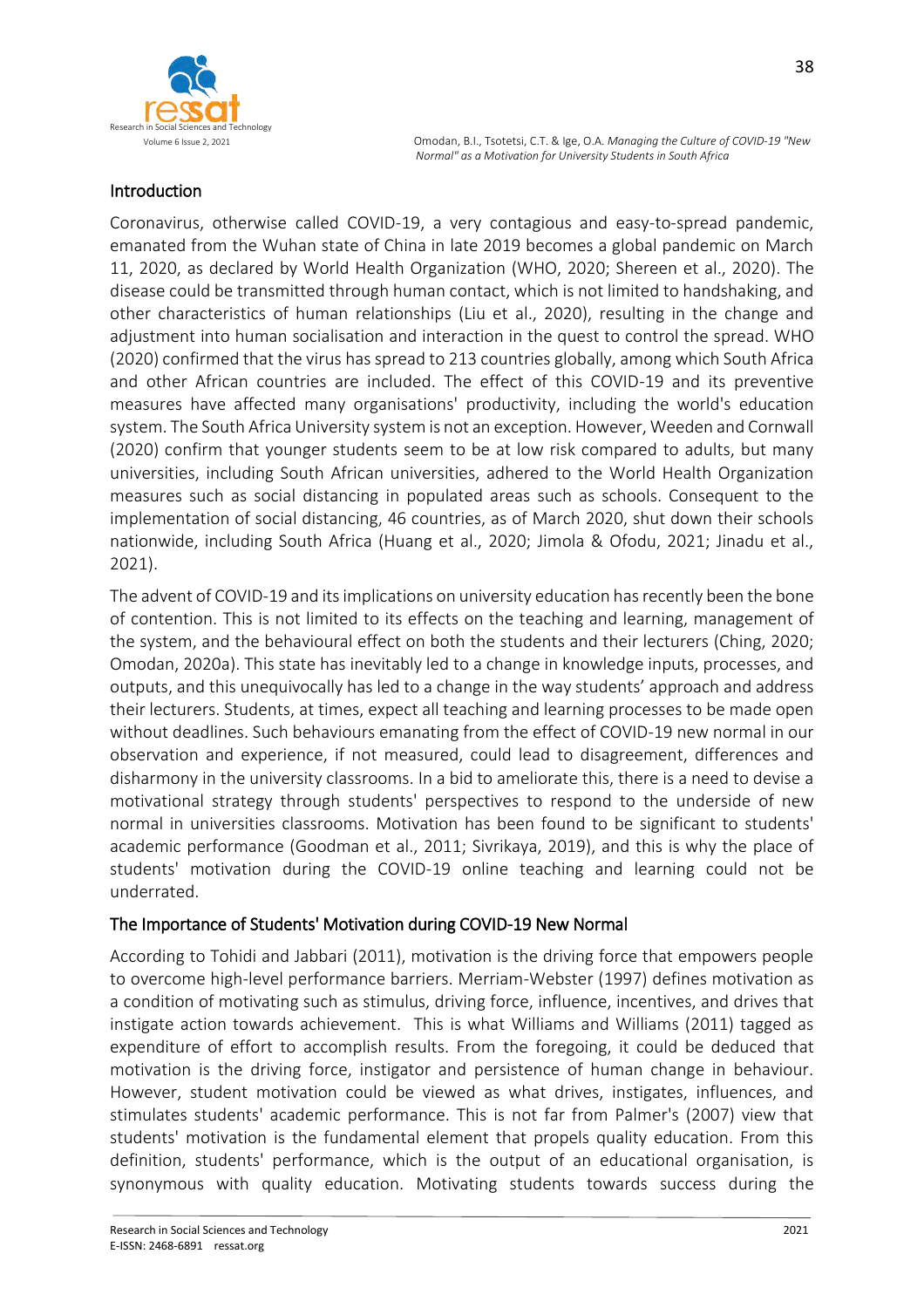

implementation of the "new normal" (online learning) is a great concern because the focus of the adjusted teaching-learning during the pandemic is for students to succeed in education. Therefore, the challenge here is how to get students motivated to enable them to cope with the new system, learn, and succeed independently. This is very significant to their academic performance and overall achievement (Elliot & Dweck, 2005).

On the importance of students' motivation towards achievement and performance, research has suggested that a highly motivated individual is likely to be committed to the achievement of the organisational goals and objectives (Fakunle, 2016). This is to conclude that committed workers, despite all hurdles, are assets to the progress of the organisation. Similarly, highly motivated students tend to perform well and succeed in the school system (Ohadugha et al., 2020). Following the finding of Adamma et al. (2018), motivation improves students' academic performance with no variance in gender. Daniels et al. (2001) reported that when teachers are supportive, give feedback and caring translates to students' motivation towards their performance outcome. The characteristics of motivation, which include being supportive, giving feedback, and caring for students, are some of the leadership characteristics of a good teacher, which agrees with the finding of Adedigba and Sulaiman (2020) that there are positive relationships between leadership style and pupils' motivation towards their learning and academic performance.

From the foregoing, one could deduce that motivation goes a long way in ensuring students' academic achievement during the COVID-19 new normal. This cannot be achieved outside the university management style, the lecturer and the teaching and learning process, and students' involvement in the decision-making concerning their interest in implementing the new normal. This is to say that the process of implementing the new changes of COVID-19 must be allinclusive. This corroborated Omodan (2016) and Omodan (2019) view that students' involvement in making decisions regarding their lives reduces stress and possible conflict in the university system. To ensure that students are motivated and involved in the university decision to implement online learning during COVID-19, the place of Ubuntu as a philosophy of love, kindness, unity, and human consideration becomes relevant to theorise the study.

# Ubuntu as a theoretical framework

Ubuntu was adopted as a theoretical framework for this study. Ubuntu is an Africanised way of life where people see themselves as "us" and not "I". This was described by Msengana (2006) as collective personhood of social morality. This was conceptualised in Xhosa proverb as "*umntu ngumntu ngabantu"* which could be interpreted as "I am because we are". That is, individual personhood is valid through others (Mbigi, 1997:2). From an etymological point of view, Ubuntu was coined from Xhosa words "ubu" which mean "being" and "ntu" which means "human" (Ramose, 1999). That is, Ubuntu simply means humanity (Tworeck, et al., 2015). Ubuntu involves love, compassion, togetherness, unity and oneness in diversity (Khomba, 2011; Omodan, 2020a). From these definitions, one could re-affirm that Ubuntu is a collective worldview that promotes love, oneness, and unity for collective success. In line with the interpretation of Msengana (2006) and Jolley (2011), Ubuntu preaches an adage of "my success is your success, my pain is your pain", social relatedness and well-being, leading to quality of life towards a common goal. In short, Ubuntu is a way of life where people live together as one and in oneness for the purpose of their development. However, Ubuntuism seems to be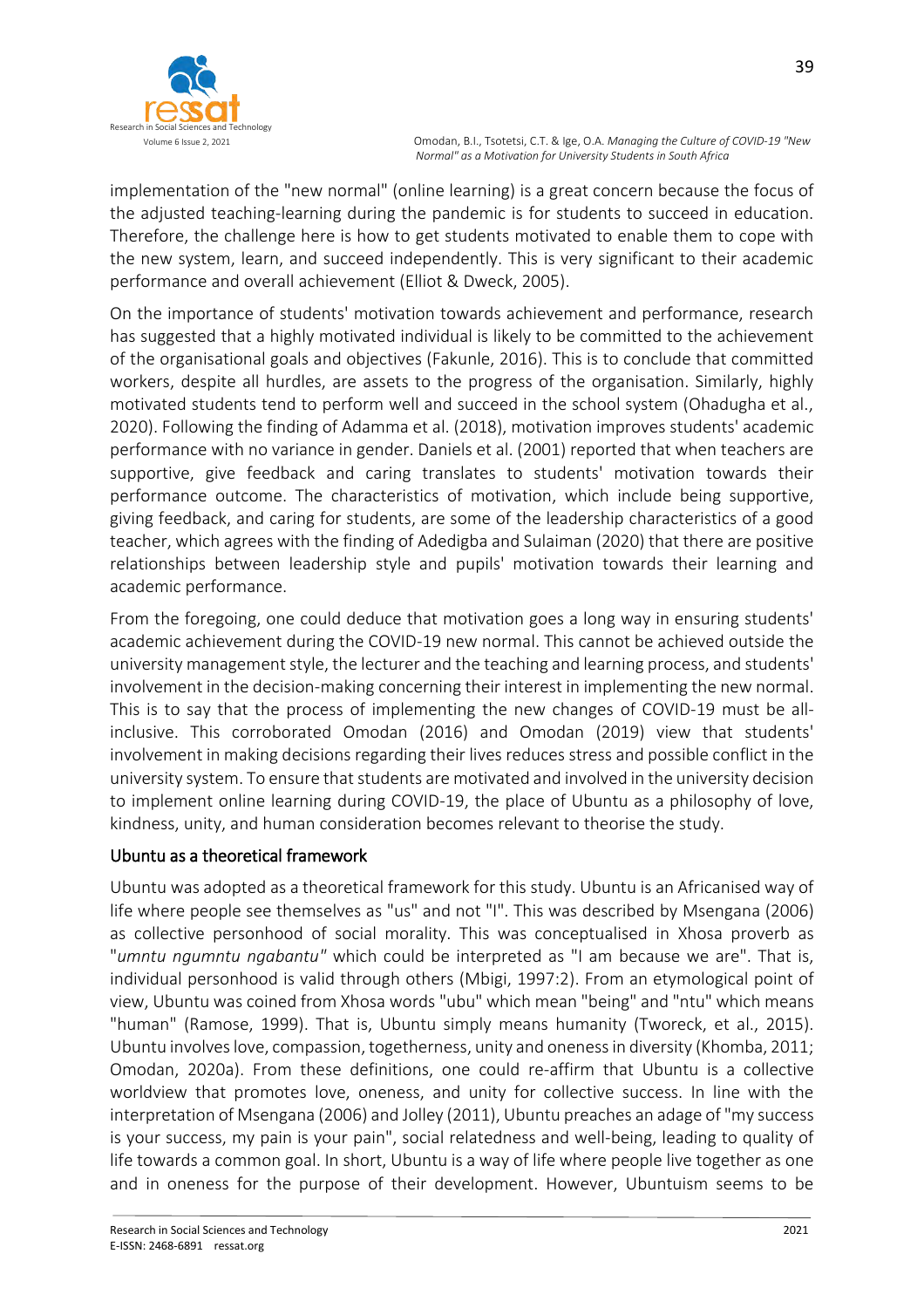

applicable to people who share a common goal and objectives, such as the university community. This is supported by Tutu (1999) that Ubuntu strengthens people with common goals without separation or discrimination. Based on the above exploration, we argue that the Ubuntu-like university system during COVID-19 will enhance empathy, generosity, love and compassion to emancipate the disadvantaged (students) and help them succeed.

This theory is relevant to this study because one could view togetherness, love, compassion, humanism as a means by which students could be motivated to work well and see themselves as a reflection of the University and vis-à-vis. With Ubuntu in the wake of COVID-19 new normal, students' social and psychological needs are certain through collaboration, interdependence, and inclusivity in the system (Bolden, 2014; Omodan, 2020a). That is, the spirit of Ubuntu, when invoked by the University by ensuring that students get all the necessary supports to help them navigate the stress and huddles of the new normal, will motivate them for academic success. This is because social attachment motivation has been found to enhance students' achievement (Omodan & Tsotetsi, 2018). Since Ubuntu is adjudged as a process that could ensure students' motivation in universities during COVID-19 new normal, the study, therefore, aimed to explore a motivational strategy to respond to the underside of "new normal" in university classrooms. To achieve this, the question of how universities should ensure that students are motivated was raised and answered.

# Research Question

The following research question was raised to guide the process of providing solutions to the problem of the study;

 How can university students be motivated towards managing the culture of the new normal in South Africa?

# Research Objectives

The study aimed to:

- explore students' challenges during the new normal implementation regarding the online teaching and learning.
- seek possible solutions from the students to the challenges arising from the implementation of the new normal online teaching and learning.

#### Methodology

# *Research Paradigm and Design*

The study is situated within the Transformative Paradigm (TP) because of its focus on transforming students' predicament relating to their studies during COVID-19 new normal. TP is a form of research umbrella that seek to emancipate disadvantaged people (Omodan, 2020b). We considered this paradigm a lens for this study because of its quest for emancipation and post-modernism agitations toward bettering the *status quo* (Gunbayi, 2020). TP is relevant because it also ensures that research must be conducted so that the researched are recognised by making them co-producer of solutions to their problems (Mertens, 2010). This was implemented by making the students at the receiving end co-producers of the new knowledge. By doing so, we designed the study under the principles of Participatory Research (PR). PR is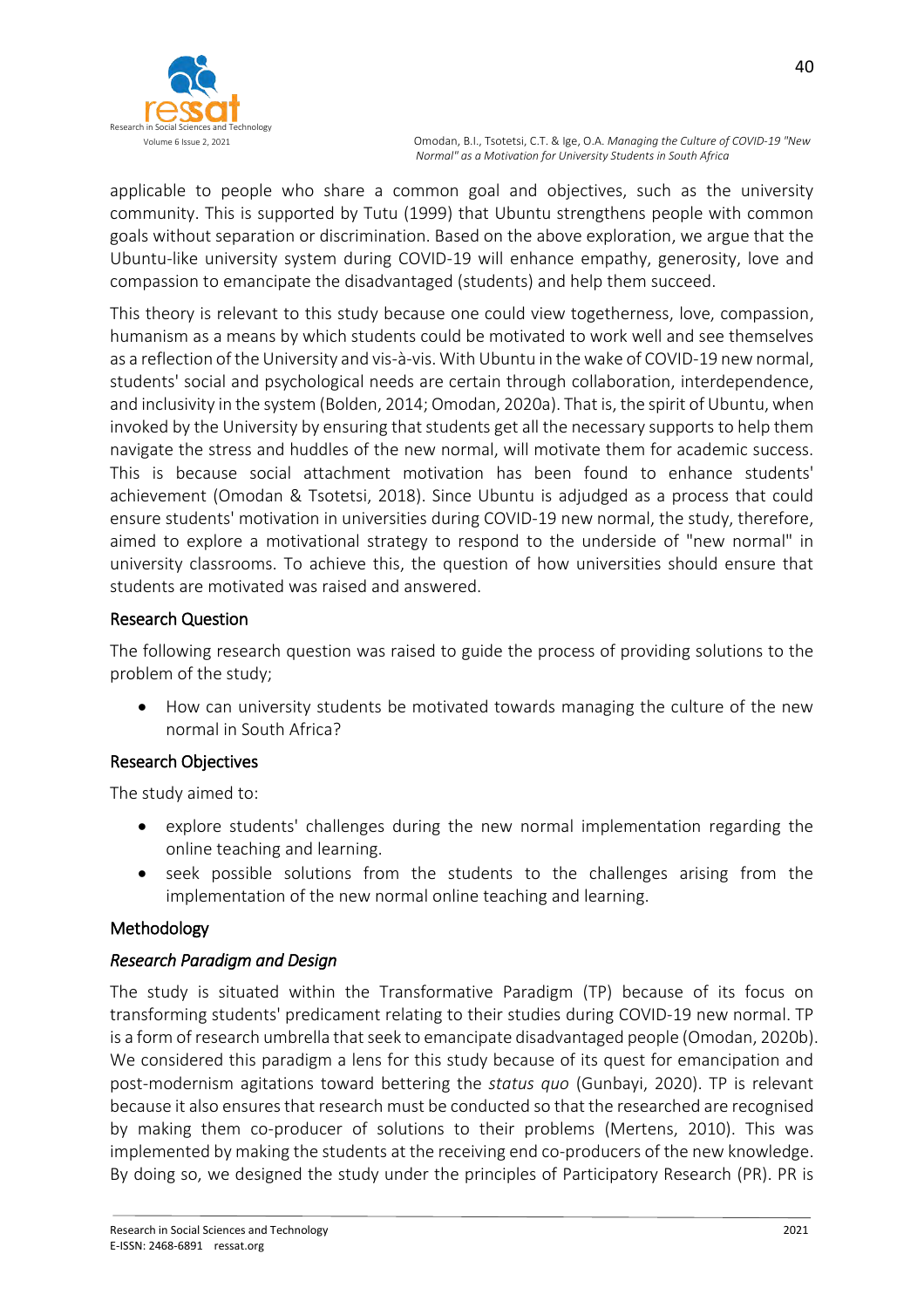

used because it enables the researchers to implement the collaborative assumption of TP by involving the participants in the input, process and production stage of the research work. Our intention to involve the participants throughout the research is based on the opinion of Ruffa and Harrison (2020) that researchers in this design must ensure genuine participation of the people facing the problem as participants in the process of finding solutions their problem. To this end, the participants include the students who face the challenges of teaching and learning as a result of the change of system during the COVID-19. The selection and description of the participants are explained below.

# *Participants and Selection Procedure*

The participants for the study were the students of a selected university in South Africa. The students were considered appropriate because they face the challenges coming from the implementation of online learning during COVID-19. The selected students were restricted to a particular general module for undergraduate studies with more than 200 students. One of the researchers is the module lecturer, who confirmed that the modules were taught only by using the online teaching-learning mode from the beginning to the end. Ten students were selected using the snowballing selection approach. This approach is appropriate to select the participants because, as at the time of the study, students were all working from home as universities in Africa, including the selected University, are using the online teaching-learning system. Having considered the possibility of getting hold of the students to participate in the study, we decided to adopt the snowballing selection approach. Snowballing is appropriate for us when there are difficulties in reaching the subjects that possess the expected characteristics, hence reaching only through referrers (Audemard, 2020). This method assists us in getting the needed students of the targeted modules.

# *Instrumentation*

We used an online interview to collect data from the participants. This was adopted because the participants could not be reached face-to-face due to the COVID-19 lockdown that has caused all university activities to be done remotely. This was conducted using WhatsApp, Emails, and telephonic conversations with the participants. The interview with the participant was made to answer questions around what they found challenging during the implementation of the new normal, and secondly, on what they think will be okay to ameliorate the challenges. Fifteen students were informed and requested to join the research process, but only ten were willing to participate actively. However, collecting data online was a challenge because the participants mostly did not have data and were unwilling to spend extra time outside their already loaded online academic activities. The data collected were subjected to thematic analysis as discussed below.

# *Method of Data Analysis*

We adopted a Thematic Analysis (TA) to make sense of the collected data. TA is an established method of analysing qualitative data (Salleha et al., 2017). According to Nowell et al. (2017), this method enables researchers to identify, analyse, and report data based on themes. According to Braun & Clarke (2006), the implementation of thematic analysis involves six steps: familiarisation with data, coding the data, assigning data into themes, reviewing the themes, defining and naming the themes and lastly produce reports thematically. However, we followed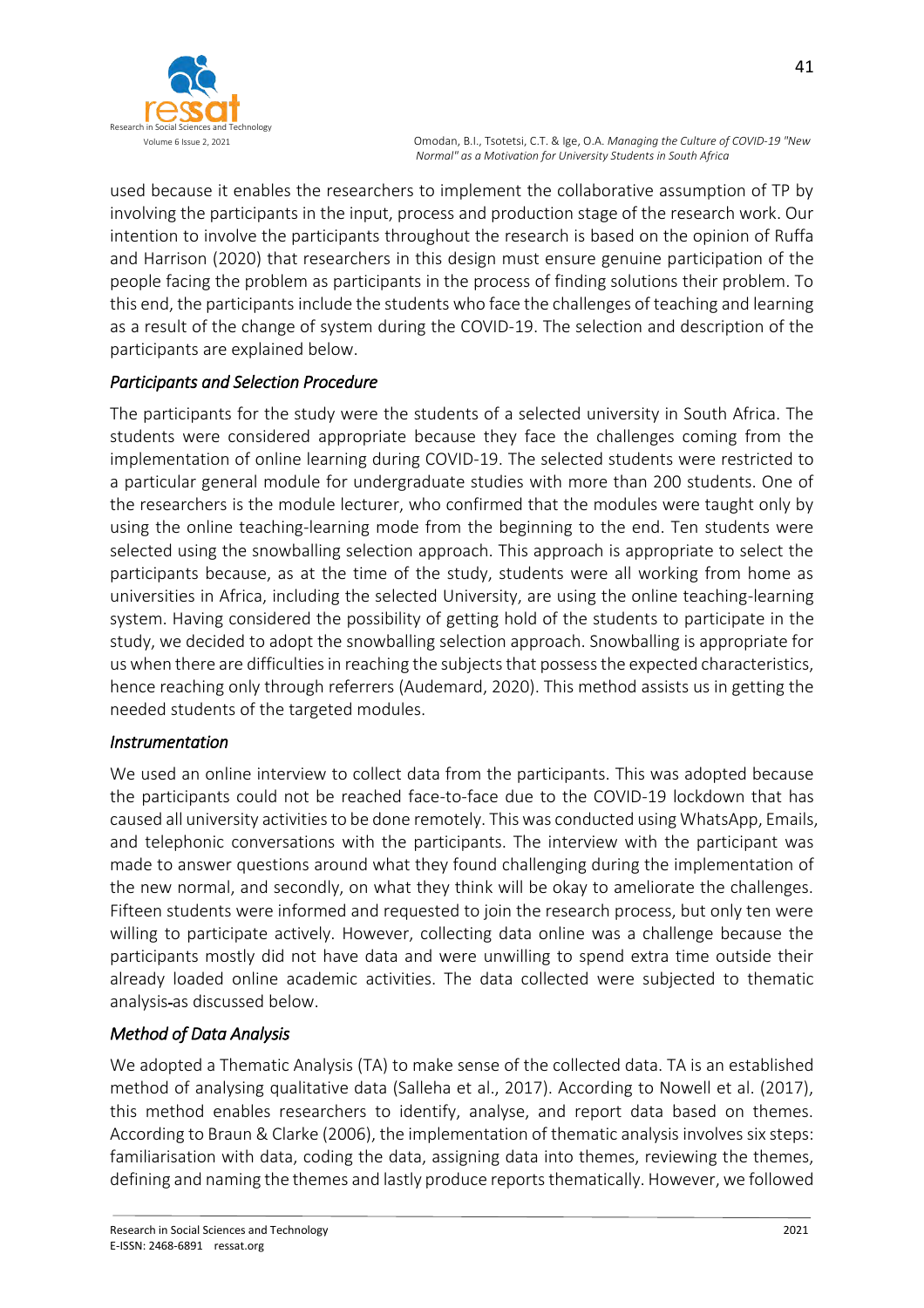

the steps by reading and re-reading the data; we coded the data and categorised statements into themes with adequate reviews. The categorised data was defined and named with appropriate themes, and the report was produced below. During this research, we ensured that the issue of ethics was observed to protect both the researchers and the participants from any potential harm. This is important because it enables the researched community to have trust in the research process (Vanclay et al., 2013).

# *Ethical Consideration*

To this end, we ensure that freedom for the participants to withdraw from the research process should they feel uncomfortable was granted to them. And we also ensured that their identities were protected by ensuring that their names did not surface in any aspect of the research process and the output. During the product stage, that is, analysis, their names were replaced with pseudo names: student 1 was named S1, student 2 was named S2, student 3 was named S3…while student 10 was named S10. In this study, trustworthiness, which is equivalent to reliability and validity in quantitative studies (Mohajan, 2017) were ensure. The data collection process and the collected data were handled with an iota of trust and honesty to ensure quality, credibility, dependable and conformability and transferrable research output (Korstjens & Moser, 2018). However, the study did not seek approval from any entity because the study was designed and conducted on the researchers' volition.

# Presentation of Findings

In order to answer the research question of the study, the data was generated through the process of Transformative Paradigm (TP) with the use of Participatory Research (PR); we categorised the data in line with the principles of Thematic Analysis. This was done using the objectives of the study as bases for each theme and the sub-themes. The first objective of understanding the challenges facing students during the implementation of COVID-19 new normal generated two sub-themes: lack of visualised physical engagement, unstable internet access, and lack of internet of things. The second objective that seeks to provide solutions that could motivate students during the new normal, also came up with two themes: providing effective online audio-visual sessions and data minimisation in online lecturers. See the below table 1.

Table 1: *Thematic representation of data based on the research question and objectives*

Research Question: How can university students be motivated towards managing the culture of the new normal in South Africa?

1. The study explores students' challenges during the new normal implementation regarding online teaching and learning.

2. The study also seeks possible solutions from the students to the challenges arising from the implementation of the new normal online teaching and learning.

#### Objectives **Analysis of Sub-themes Analysis of Sub-themes**

- 1. *Lack of Visualised physical Engagement.*
- 2. *Unstable internet access and lack internet of things.*
- 3. *Provision of effective online audio-visual session.*
- 4. *Provision of low-tech online lecturers.*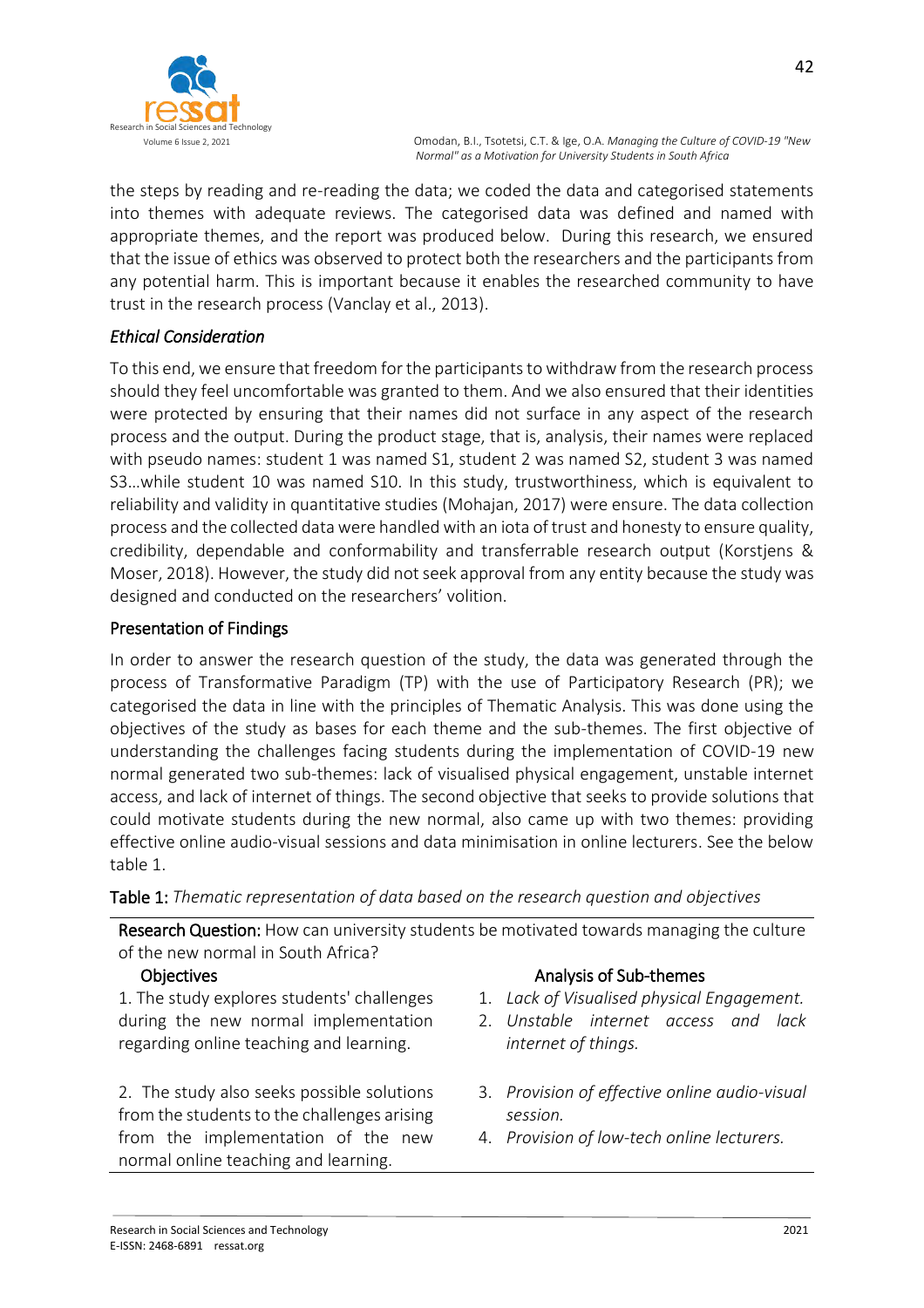

### Objective 1 theme 1: *Lack of Visualised physical Engagement.*

The changes that have befallen universities due to the COVID-19 pandemic have placed physical contact sessions on hold. This is because of the acute work-from-home syndrome that all universities must adhere to, respect and maintain the pandemic measures. This is not limited to implementing social distancing where everyone must stay away from one another and disallow physical contact, among others (Liu et al., 2020). This principle is also applicable in universities where all students engaged with their classes via the online teaching-learning system. However, this is not suitable for the students as the absence of physical contact in teaching and learning constitute a threat to their learning. See the below participants' statement:

*S1: "E-learning tends to be challenging especially if it is not undertaken in conjunction with traditional classroom environment mainly because in faceto-face learning as students we are able to engage more and learn through visual presentations."*

*S4: "The struggle is real, but then I normally split my assignment pages and ask people to type for me with their computers; at the end, one will combine and submit; this would have been easy if we were physically present in the campus to assist ourselves".*

*S4: "the whole transition to digital learning is hard, the information is just too many to comprehend and even with the videos offered I feel like face to face sessions are needed for one to grasp the difficult material we have to get through"* 

*S5: "It becomes hectic where I do not understand some concepts or assignment questions because there is no one to consult."*

*S6: "The consultation hours have been badly interrupted. Some of the things are better articulated and explain face-to-face."*

From participant S1, the use of complete online learning is very challenging because it disallows social engagement with peers. According to this participant, even with the lecturers, this is linked to the fact that they are used to blended learning where both online and contact sessions are the process of teaching and learning. In the statement of participant S4, his assignment, which could have been done in collaboration with other students, is no more possible, and he ended up seeking the assistance of other students to complete such a task. The statement of S4 also corroborated that the new normal, that is, the transition from the traditional classroom to online learning and teaching, is hard because they could not comprehend. Even with the use of videos, the participant still believes that it could be better in face-to-face engagement. Maybe that is why the statement of S5 also suggests that online learning did not allow enough engagement that could allow students to comprehend issues because there is no avenue for a consultation where clarifications could be made. The statement of S6 also supports this that the consultation hours they are used to in the physical sessions has poorly been interrupted and no longer effective during the "new normal". Even the use of online learning seems to affect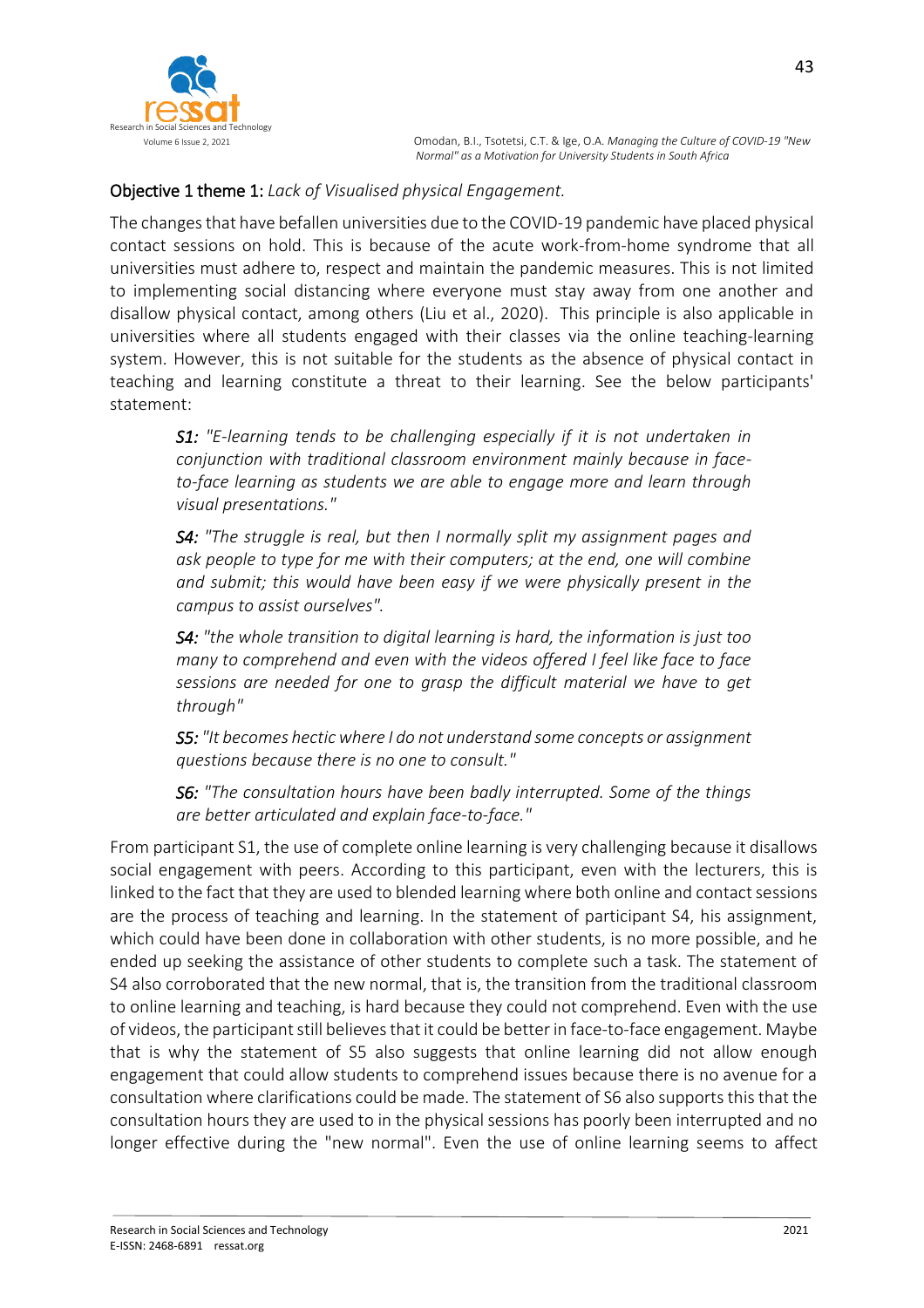

adequate dissemination of information to the students. The bellow statements also shed more light:

*S8: The online lectures, in my opinion, do not provide adequate information to understand the topic on like the face-to-face classes, in the online classes, we would raise hands to ask for clarity."*

*S9: "The fact that we are given the guidance from our lecturers on face-to-face sessions, the online learning becomes hard to adapt."*

*S10: "The group discussions in between the face to face lectures were really helpful, and really assisting in picking up the pace when lost regarding what was said in class. Therefore, online lectures do not create that opportunity"*

From the above statements, participant S8 lamented that the teaching mode is currently not as productive as the old ways of the face-to-face classroom because the online learning did not allow them to ask questions from the lecturers as they wish to do. From the statement of the S9, the students are used to the old ways where there is physical engagement and thereby do not allow them to adjust to the new normal quickly. From participant S10, the new ways of teaching and learning are not really helpful, like the old ways to get hold of the lecturer for clarification where there is a need to do so.

This analysis could confirm that the lack of physical engagement between the students and their lecturers resulted from lockdowns and social distancing a challenge. This is supported by Rosa's (2020) finding that students do not engage well with their studies during the COVID-19 new normal. The study found out that 45% of the San Antonio schools in the United States are less engaged with their studies, with revelations that 64% of parents also confirmed the same about their students during work-from-home teaching styles. This finding is consistent with Ali's (2020) finding that the system has subjected the students only to self-studies, which is not enough compared to the curriculum proposition.

# Objective 1 theme 2*: Unstable internet access and lack of internet of things*

Another challenge that students face during COVID-19 online learning is unstable internet access and a lack of internet-enabled devices. This is consistent with the World Bank's prediction when considering the possible changes in the education system during the COVID-19 pandemic. Most students have challenges accessing good internet, mostly those staying in the rurally located communities (World Bank, 2020). This experience is not far from the happening in the selected University in South Africa. The data confirms that inadequate data, low access to the internet and the internet of things are insufficient. See the bellow statements:

*S2: "What did not work for me was having assessments so close to each other because it is a bit difficult to research the assessment because of lack of data and good internet access."* 

*S4: "Furthermore, with the closing of internet Cafes it was challenging for me to complete the tasks or assignments due to having no Personal Computer as I used to use the one provided by the school which they collected when we closed."*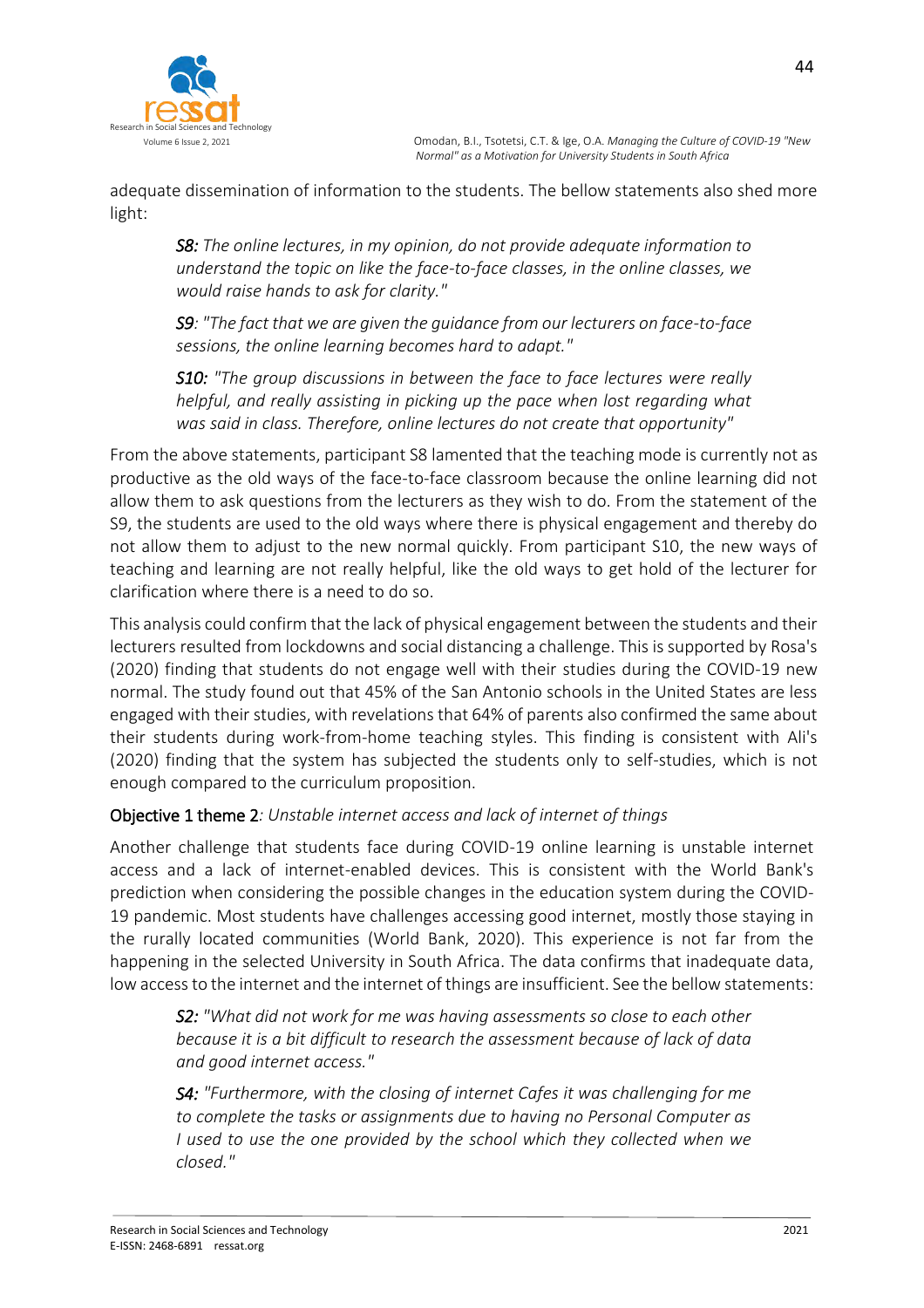

*S3: "downloading online video clips from Blackboard was not a big issue, the problem is that some of us do not have computers we have to use our phones and only to find that that video needs so much space to be downloaded, and it was a problem."*

*S6: "And the biggest problem for me is with the network coverage in my area. We would go for 5 hours without internet, which is affecting the quality of my work".*

Participant S2 lamented that it was difficult to complete or do research because of the lack of data and uninterrupted internet access from the above participants' statements. This is to say that the internet being the only means to implement online learning, is not equally available to students in the same quantity. Participant S4 further reiterates that the lack of a personal computer is an issue, and it does not allow him to come up with his work as and due. The lockdowns and social distancing policy also affect the public internet Café, which did not allow him to use such Café as an alternative. The lack of a computer also suffixed in the statement of participant S3, which makes them resulted in the use of Mobile Phones, but unfortunately, phones could not perform like a computer. The issue of devices and the lack of internet to make use of the available devices is also an issue as lamented by participant S6. The problem of slow internet also compounds the challenges as stated in the below statements:

*S7: "online classes did not really work for me because I live in a small town where sometimes the network is slow, and it takes time to process, so I always missed those online lectures, even though I tried to open the link thirty minutes before I still struggled so that was a huge challenge and it is unfortunate for me to miss out a class".*

*S9: "This is a major problem for me as a student because whenever the electricity goes, there is a problem with an internet connection, and that makes it difficult to finish my work on time."*

*S10: "What did not work for me is the fact that we are only given a single attempt to do online quizzes, and we are currently facing electricity problems, and the network is connected with electricity. It might happen that we are busy with an online quiz, and there is a power-cut-of, and the network is lost".*

The statement from participant S7 confirms that students living in rural communities are likely to have stable internet issues. This, according to S7, gives her a challenge to attempts her online task, even caused her to miss some classes. The statement from participant S9 also confirms that they faced with the issue of unstable internet. This, according to S9, is when there is no electricity supply automatically leads to cut-off internet and thereby affect whatever academic activities take place at that time. The statement of S10 also reiterates that the problem of unstable electricity is rampant and thereby affect the availability of the internet, which also hinders student most especially when attending to an online quiz.

This analysis found that unstable internet access and lack of the internet of things is one of the major challenges that students face during the implementation of online learning in university classrooms. This is consistent with Ali (2020) findings that students lack the necessary ICT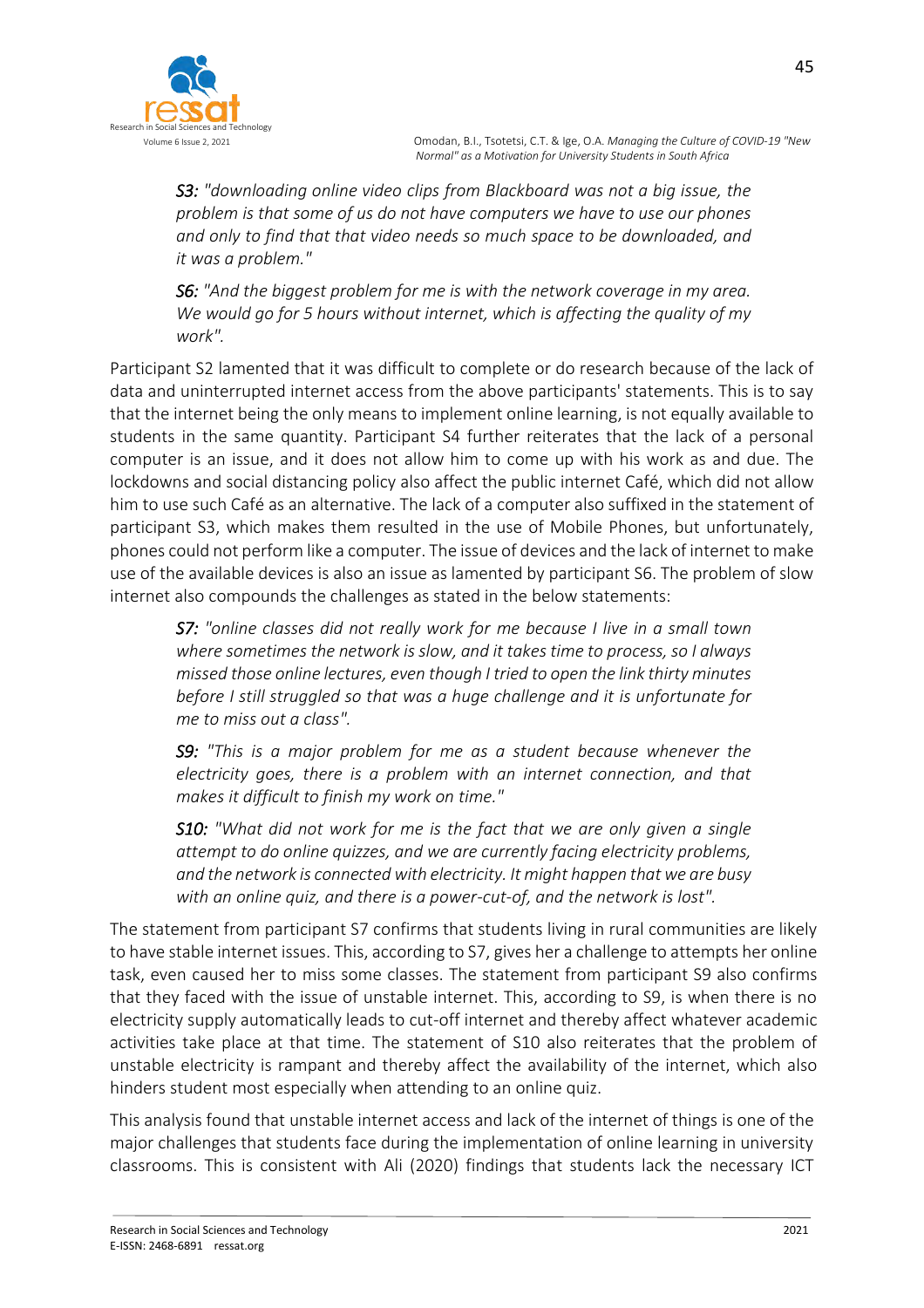infrastructures with a recommendation that staff and students' need to be in possession of the internet of things, learning applications, and learning platforms. This finding also confirmed World Bank's argument that all institutions must be aware that the physical classroom content may not be easy to be reformed into an online platform. Therefore, "interaction models, assessment, content, pacing, and instructional approaches may all need to be adapted when transitioning to online learning" (World Bank, 2020).

# Objective 2 theme 3: *Provision of effective online audio-visual session*

Based on objective number two seeks to provide solutions to the students' challenges during COVID-19 new normal. Among the solutions suggested by the students being researched is that there is a need for an effective online platform that will enhance both audio and visual classes. The postulation of this solution reflected in the participants' statements below;

*S1: "Should it happen that we do not go back to traditional learning soon, then we should continue with PowerPoint presentation with voice over, and for engaging purpose, I think the lecturer could assist by creating Microsoft teams for video conferencing so that we can interact effectively just like in a traditional classroom."*

*S4: The last session I missed because I got the email late, so prior notice should be made, and a full-on class session should be held whereby one can ask questions they seek clarity on. Such sessions should be held to teach and not only to clarify matters."*

*S5: "We can use an online platform such as in this module where a timetable and link has been sent to us of when we will have contact sessions and at what time. This way, we will be able to ask questions while the lecturer is going through the PowerPoint slides with us."*

*S6: "I believe if our lecturers can implement a strategy where we can have a link that will allow us to ask questions while the session is continuing. That will allow engagement and interaction."*

The above statements confirm that if this online learning system continues, the students would be motivated if the system ensures means of passing across to students PowerPoint presentation that contain audible voice and visual demonstration of the lecturers. This, according to participant S1, will enhance good interaction between the lecturers and the students. This issue of the interactive session that will allow students to ask a question and engage the lecturers was also mentioned by participant S4. Such a session should be organised to teach and not only to clarify issues. The statement of participant S5 also recommends that the way the session in the selected module is conducted is a good example that is needed to happen across all modules. Lessons were conducted in the selected module using voice and video over PowerPoint slides and share with the students. This enables them to go back to the slides when they choose to study and re-study it again. However, the module also used Blackboard video classes where interaction is made possible. That is while S5 recommend that it will be good if the session is made in such a way to allow question and answer sessions. The statement of participants S6 also hopes for a strategy that could allow the student to interact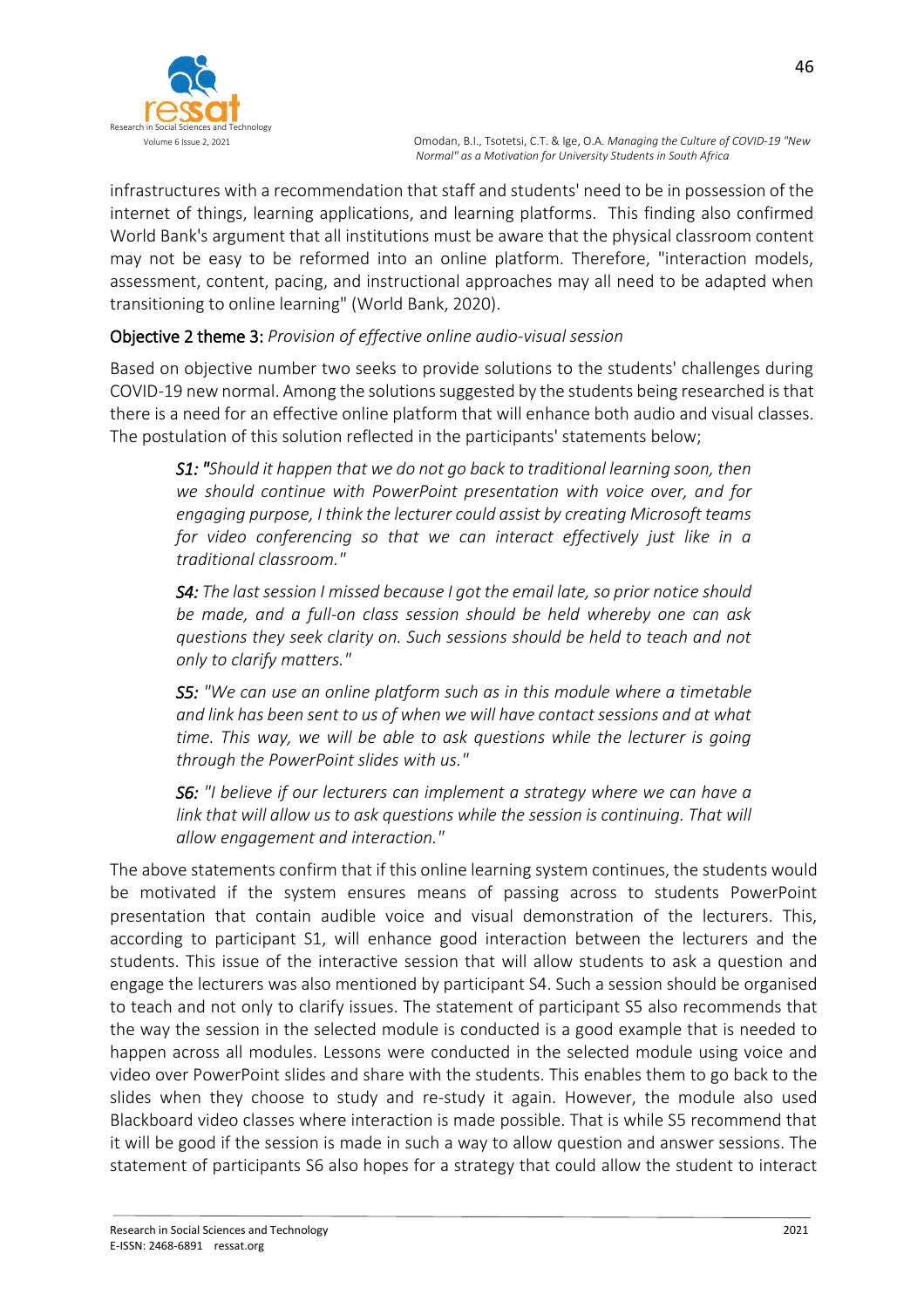

virtually with the lecturer. This confirms that there is a need for online teaching-learning that incorporates audio and video and interactive sessions. The below statements also confirmed that such a strategy would encourage students;

*S8: lecturers need to encourage active learning, the way in which he/she facilitate discussions and show interest in all answers and redirect and guide the wrong answer towards the correct one will motivate us".*

*S10: "The only suggestion would be that the presentation of that session should be made available on the Blackboard so that we can look back at what we did in that session. During the lessons, we discuss the different topics, and I think that helps a lot on reflecting while in the class".*

From the above statements, participant S8 confirmed that when lecturers conduct their sessions to enable question and answer with a willingness to respond to all queries, it will motivate them to attend their sessions. On the same request, the statement from participant S10 also requested that their sessions be recorded on Blackboard to enable them to have access to it at any time of their choice. This will allow them to reflect on their sessions at a later time. This is to confirm that one of the means by which students could be motivated is when online sessions are conducted to enable audio and videos presentations where students will have opportunities to engage and interact meaningfully with their lecturers. This is consistent with the finding of Heller, Calderon and Medrich (2003) that meaningful students' engagement is significant to students' academic success, while students' success is a point of motivation for students to study more (Stephens, 2015).

# Objective 2 theme 4: *Provision of low-tech online lecturers.*

In order to implement the complete online learning, because all students came from different socio-economic backgrounds, that is, there are not equal when it comes to affordability of the internet of things. Students living in rurally located communities lack access and financial recourse to equip themselves with adequate internet of things during COVID-19 new normal (Seretse, Chukwuere, Lubbe, and Klopper, 2018). Thus, the students recommend solutions such as providing devices and other online communication with low consumptions of internet usage. The below statement shed more light on the need;

*S3: "suggest that lesson delivery be made in the form of notes, slides or any other document. This is because videos consume so much space and some of us struggle to download them, especially if we do not have a personal computer. Or at least this can be provided in both ways so that those who cannot download videos at least they can read the provided notes."*

*S5: we need enough data because each uploaded video consumes large amounts of that, and some 'online' sessions are not convenient for everyone due to various socio-economic factors, and as a result, we missed lectures."*

*S10: "For me, there is a need for students to have computers and internet, I had no learning online because I find it hard to transition into this new method of learning because I am used to traditional lectures, but if there are enough resources with devices that will not consume too much data, it will be fine."*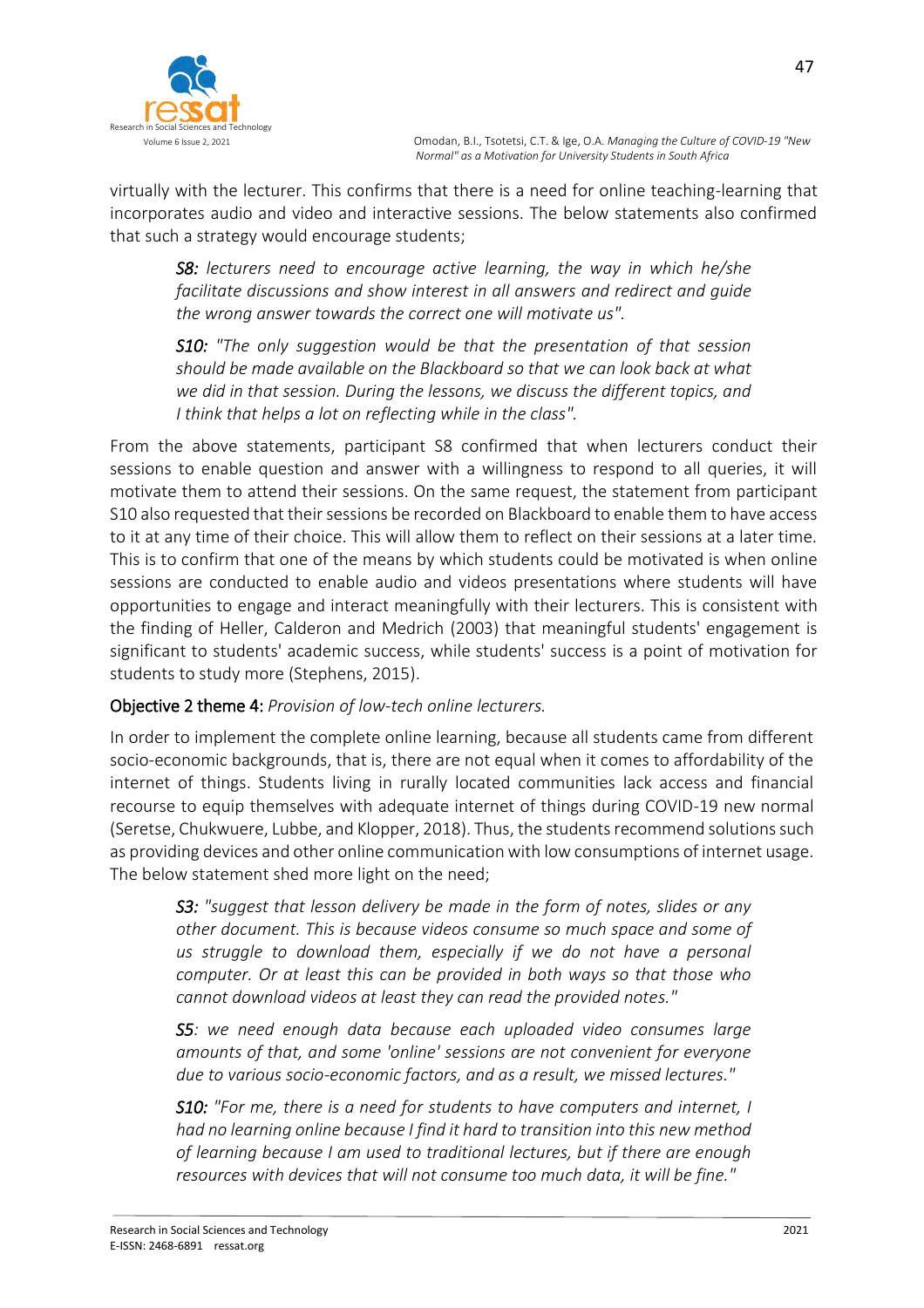

From the statements above, one could validate the fact that there is a need for the universities to ensure that the mode of lecture delivery should be done to reduce consumption of the internet. Participant S3 suggested that lessons should be made via notes, slides, and any other lighter means. This was requested because some of the students do not have the resources to acquire enough data to download heavy teaching materials online. The statement of participant S5 also confirmed that enough data is needed because to download video materials that consume a large amount of internet. And because many of the students come from a poor background with little money to buy enough internet, as a result of this, many students miss their online classes.

Participant S10 also lamented that he had no computer and internet to engage with his online learning, and a result request that internet and computer should be provided, most especially the ones that will not consume more internet. From this analysis, one could deduce that there is a need for the University to devise a means to conduct its lesion using the low-tech option. This will enable students to spend little or no internet while engaging in academic work online. This could stand as a motivation to attend online sessions since motivation has been proved to be a driving force, hence when students will not have to spend a lot to attend their academic works could enhance their willingness to be punctual (Tohidi & Jabbari, 2011).

# Conclusion and Recommendations

The study revealed that lack of visualised physical engagement between students and their lecturers, unstable internet access, and lack of internet of things are significant challenges facing university students during lockdowns that necessitated online teaching and learning. This may be regarded as anti-Ubuntu; these challenges among the learners do not depict the principle of love, compassion, unity for organisational success where all stakeholders of the universities see themselves as partners in the road to the road to success. We also found that the better ways to motivate students to take hold of their studies during COVID-19 new normal are the adequate provision of effective online audio-visual sessions and the provision of lowtech online sessions. These findings are consistent with the proposition of Ubuntu as a compassionate, collaborative and inclusive platform to which the University could ensure students motivation. Based on the suggested solutions, we recommend that university students be motivated by providing them with adequate provision of effective online audiovisual sessions with enough space for student-lecturers interactions and provision of low-tech online sessions and content deliveries.

# References

- Adamma, O. N., Ekwutosim, O. P. & Unamba, E. C. (2018). Influence of Extrinsic and Intrinsic Motivation on Pupils Academic Performance in Mathematics. *Supremum Journal of Mathematics Education*, *2*(1), 52-59[. https://doi.org/10.5281/zenodo.1405857](https://doi.org/10.5281/zenodo.1405857)
- Adedigba, O., & Sulaiman, F. R. (2020). Influence of teachers' classroom management style on pupils' motivation for learning and academic achievement in Kwara State. *International Journal of Educational Methodology, 6*(2), 471-480. <https://doi.org/10.12973/ijem.6.2.471>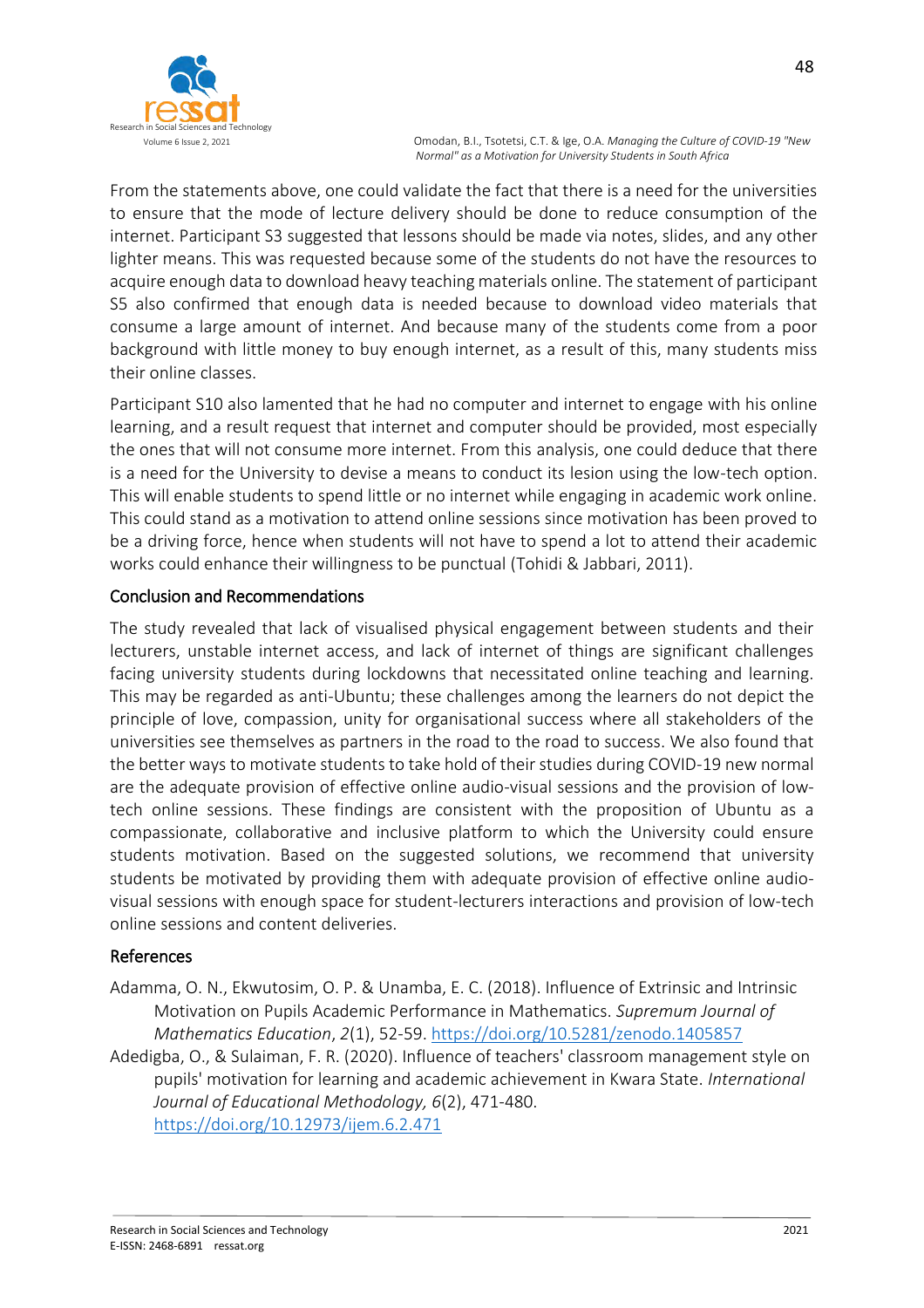

- Ali, W. (2020). Online and Remote Learning in Higher Education Institutes: A Necessity in light of COVID 19 Pandemic. *Higher Education Studies*, *10*(3), 16-25. <https://doi.org/10.5539/hes.v10n3p16>
- Audemard, J. (2020). Objectifying Contextual Effects. The Use of Snowball Sampling in Political Sociology. *Bulletin de Methodologie Sociologique, 145*, 30–60. <https://doi.org/10.1177/0759106319888703>
- Bolden, R. (2014). Ubuntu. In David Coghlan and Mary Brydon-Miller (Eds.). *Encyclopedia of Action Research*. London: Sage Publications.<http://dx.doi.org/10.4135/9781446294406>
- Braun, V., & Clarke, V. (2006). Using thematic analysis in psychology. *Qualitative research in psychology, 3*(2), 77-101.
- Ching, G. (2020). From Face-to-Face to Blended Learning: Teaching and Learning during COVID-19 in Taiwan. SITE Interactive Online 2020 Conference-October 26-28, 2020.
- Daniels, D.H., Kalkman, D.L. & Mc Combs, B.L. (2001) Young children's perspectives on learning and teacher practices in different classroom contexts: implications for motivation. *Early Education & Development*, *12*(2), 253-273.
- Elliot, A.J., & Dweck, C.S. (2005). Handbook of competence and motivation. New York: Guilford Press.
- Fakunle, F. A. (2016). Influence of Job Satisfaction on Job Performance among Academic Staff of tertiary Institutions in Ekiti State. M. Ed Thesis, University of Ado Ekiti. Nigeria.
- Goodman, S., Jaffer, T., Keresztesi, M., Mamdani, F., Mokgatle, D., Musariri, M., Pires, J., & Schlechter, A. (2011). An Investigation of the Relationship between Students' Motivation and Academic Performance as Mediated by Effort. *South African Journal of Psychology, 41*(3), 373–385.<https://doi.org/10.1177/008124631104100311>
- Gunbayi, I. (2020). Knowledge-constitutive interests and social paradigms in guiding mixed methods research (MMR). *Journal of Mixed Methods Studies*, *1*(1), 41-53.
- Heller, R., Calderon, S., & Medrich, E. (2003). *Academic achievement in the middle grades: What does research tell us? A review of the literature*. Atlanta, GA: Southern Regional Education Board.
- Huang, R., Liu, D., Tlili, A., Yang, J., & Wang, H. (2020). *Handbook on Facilitating Flexible Learning During Educational Disruption: The Chinese Experience in Maintaining Undisrupted Learning in COVID-19 Outbreak*. Beijing: Smart Learning Institute of Beijing Normal University.
- Jimola, F. E., & Ofodu, G. O. (2021). Sustaining learning during COVID-19 Seismic Shift: The Need to Develop Flexible Pedagogy. Interdisciplinary Journal of Education Research, 3(1), 13-26.<https://doi.org/10.51986/ijer-2021.vol3.01.02>
- Jinadu, A. T., Oyaremi, M. K., & Rufai, M. D. (2021). Assessment of the Oyo State Teaching Service Commission Interactive Learning Platforms during COVID-19 Lockdown in Nigeria. Interdisciplinary Journal of Education Research, 3(1), 37-44. <https://doi.org/10.51986/ijer-2021.vol3.01.04>
- Jolley, D. R. (2011). Ubuntu: A Person is a Person Through other Persons. Master's Degree. Southern Utah University.

https://www.suu.edu/hss/comm/masters/capstone/thesis/jolley-d.pdf. 01/014/2020

Khomba, K. J. (2011). Redesigning the balance scorecard model: An African Perspective. Ph.D Thesis, University of Pretoria, South Africa.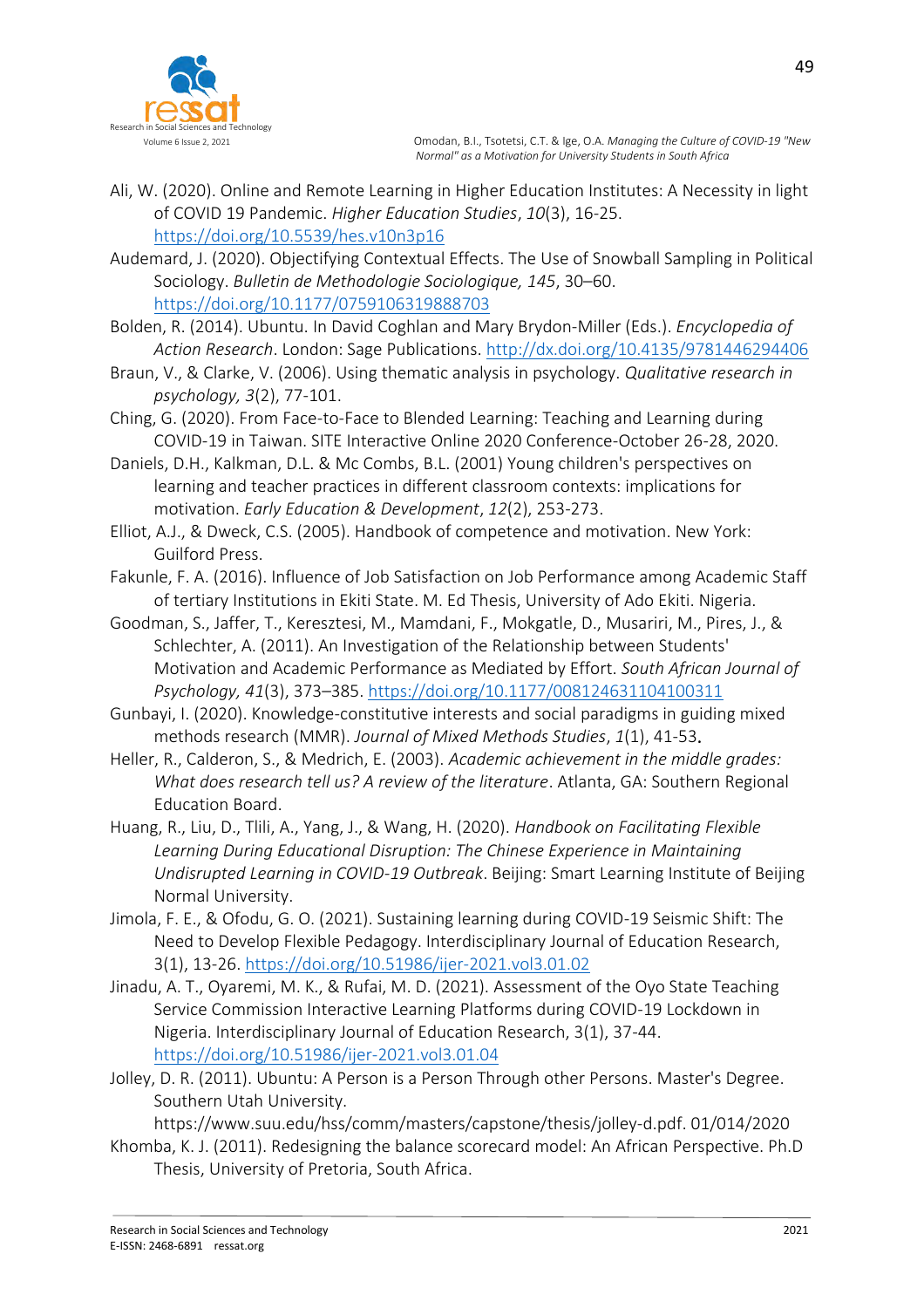

- Korstjens, I. & Moser, A. (2018) Series: Practical guidance to qualitative research. Part 4: Trustworthiness and publishing, European Journal of General Practice, 24:1, 120-124. <https://doi.org/10.1080/13814788.2017.1375092>
- Liu, P., Beeler, P., & Chakrabarty, R. K. (2020). Dynamic interplay between social distancing duration and intensity in reducing COVID-19 US hospitalisations: A "law of diminishing returns"<? A3B2 show [editpick]?>. Chaos: An Interdisciplinary Journal of Nonlinear Science, 30(7), 071102. https://doi.org/10.1063/5.0013871
- Mbigi, L. (1997). *Ubuntu, the African Dream in Management.* Randburg, Knowledge Resources.
- Merriam-Webster (1997). *Merriam-Webster's Dictionary*. Houghton-Mifflin
- Mertens, D.M. (2010). Philosophy in mixed methods teaching: The transformative paradigm as illustration. *International Journal of Multiple Research Approaches*, *4,* 9–18.
- Mohajan, H. K. (2017). Two Criteria for Good Measurements in Research: Validity and Reliability. Annals of Spiru Haret University, 17(3): 58-82. https://mpra.ub.unimuenchen.de/83458/
- Msengana, N. W. (2006). The significance of the concept of 'Ubuntu' for educational management and leadership during democratic transformation in South Africa. PhD Thesis, University of Stellenbosch.
- Nowell, L. S., Norris, J. M., White, D. E., & Moules, N. J. (2017). Thematic Analysis: Striving to Meet the Trustworthiness Criteria. *International Journal of Qualitative Methods*. <https://doi.org/10.1177/1609406917733847>
- Ohadugha, R. O., Chukwuemeka, E. J., Babatunde, A. E. (2020). Impact of Peer-mediated Learning on Achievement and Motivation in Computer Science among Senior Secondary School Students in Minna Metropolis, Niger State. *Contemporary Educational Technology*, *12*(1), ep263.<https://doi.org/10.30935/cedtech/7629>
- Omodan, B. I. (2016). Influence of Trade Unionism on Management of Tertiary Institutions in Ekiti State. M.Ed. Thesis, Ekiti State University, Ado Ekiti, Nigeria.
- Omodan, B. I. (2019). A strategy to enhance crisis management between students and university authorities in Nigeria. PhD thesis, University of the Free State, South Africa.
- Omodan, B. I. & Tsotetsi, C. T. (2018). Student-Teacher Relationships as Panacea for Students' Academic Performance in Nigeria Secondary Schools: An Attachment Perspective. *Journal of Social Studies Education Research, 9*(4), 82-101. <https://files.eric.ed.gov/fulltext/EJ1199100.pdf>
- Omodan, B. I. (2020a). Managing the Psycho-Social Vacuum of COVID-19 among Rural Learners through Ubuntu. *Journal of Educational and Social Research, 10(6),* 266-278. <https://doi.org/10.36941/jesr-2020-0125>
- Omodan, B. I. (2020b). The Vindication of Decoloniality and the Reality of COVID-19 as an Emergency of Unknown in Rural Universities. International Journal of Sociology of Education. *20*, 1-26.<http://doi.org/10.17583/rise.2020.5495>
- Palmer, D. (2007). What Is the Best Way to Motivate Students in Science? *Teaching Science-The Journal of the Australian Science Teachers Association, 53*(1), 38-42.
- Ramose, M. B. (1999). *African philosophy through Ubuntu.* Harare: Mond Books.